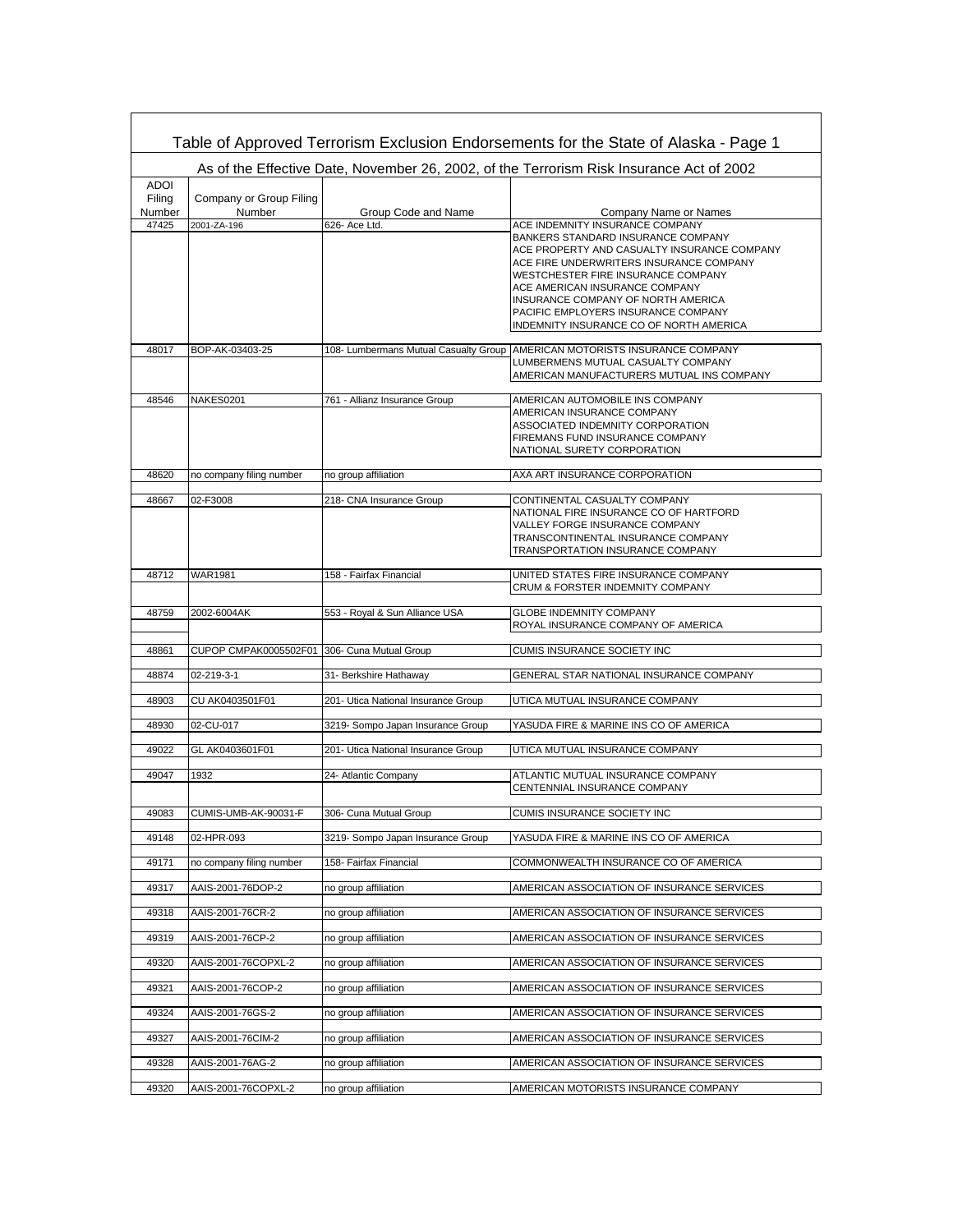| Table of Approved Terrorism Exclusion Endorsements for the State of Alaska - Page 2 |                          |                                                                      |                                                                                  |  |  |  |
|-------------------------------------------------------------------------------------|--------------------------|----------------------------------------------------------------------|----------------------------------------------------------------------------------|--|--|--|
| <b>ADOI</b><br>Filing                                                               | Company or Group Filing  |                                                                      |                                                                                  |  |  |  |
| Number                                                                              | Number                   | Group Code and Name                                                  | Company Name or Names                                                            |  |  |  |
| 49421                                                                               | CW-ML-20880              | 212- Zurich Insurance Group                                          | ZURICH AMERICAN INSURANCE COMPANY                                                |  |  |  |
|                                                                                     |                          |                                                                      | ASSURANCE COMPANY OF AMERICA                                                     |  |  |  |
|                                                                                     |                          |                                                                      | MARYLAND CASUALTY COMPANY                                                        |  |  |  |
|                                                                                     |                          |                                                                      | NORTHERN INSURANCE COMPANY OF NEW YORK                                           |  |  |  |
|                                                                                     |                          |                                                                      | EMPIRE FIRE & MARINE INSURANCE COMPANY<br>AMERICAN GUARANTEE & LIABILITY INS CO  |  |  |  |
|                                                                                     |                          |                                                                      | VALIANT INSURANCE COMPANY                                                        |  |  |  |
|                                                                                     |                          |                                                                      | ZURICH AMERICAN INSURANCE CO OF ILLINOIS                                         |  |  |  |
|                                                                                     |                          |                                                                      | COLONIAL AMERICAN CASUALTY AND SURETY                                            |  |  |  |
|                                                                                     |                          |                                                                      | FIDELITY & DEPOSIT COMPANY OF MARYLAND                                           |  |  |  |
|                                                                                     |                          |                                                                      | AMERICAN ZURICH INSURANCE COMPANY                                                |  |  |  |
|                                                                                     |                          |                                                                      |                                                                                  |  |  |  |
| 49422                                                                               | CW-ML-20880              | 212- Zurich Insurance Group                                          | ZURICH AMERICAN INSURANCE COMPANY                                                |  |  |  |
|                                                                                     |                          |                                                                      | ASSURANCE COMPANY OF AMERICA                                                     |  |  |  |
|                                                                                     |                          |                                                                      | MARYLAND CASUALTY COMPANY                                                        |  |  |  |
|                                                                                     |                          |                                                                      | NORTHERN INSURANCE COMPANY OF NEW YORK                                           |  |  |  |
|                                                                                     |                          |                                                                      | EMPIRE FIRE & MARINE INSURANCE COMPANY<br>AMERICAN GUARANTEE & LIABILITY INS CO  |  |  |  |
|                                                                                     |                          |                                                                      | VALIANT INSURANCE COMPANY                                                        |  |  |  |
|                                                                                     |                          |                                                                      | ZURICH AMERICAN INSURANCE CO OF ILLINOIS                                         |  |  |  |
|                                                                                     |                          |                                                                      | COLONIAL AMERICAN CASUALTY AND SURETY                                            |  |  |  |
|                                                                                     |                          |                                                                      | FIDELITY & DEPOSIT COMPANY OF MARYLAND                                           |  |  |  |
|                                                                                     |                          |                                                                      | AMERICAN ZURICH INSURANCE COMPANY                                                |  |  |  |
|                                                                                     |                          |                                                                      |                                                                                  |  |  |  |
| 49471                                                                               | 13-6108722               | 3098 - Millea Holdings Inc                                           | TOKIO MARINE & FIRE INS CO LTD (US BRANCH)                                       |  |  |  |
| 49483                                                                               | C-S-02-002AK             | 50- Country Co                                                       | COUNTRY CASUALTY INSURANCE COMPANY                                               |  |  |  |
| 49654                                                                               | 02-0148                  | 163- Safco Insurance Group                                           | SAFECO INSURANCE COMPANY OF AMERICA                                              |  |  |  |
| 49927                                                                               | UMB-02-002               | 1285- XL America                                                     | GREENWICH INSURANCE COMPANY                                                      |  |  |  |
| 49975                                                                               | NAKAB0102                | 761- Allianz Insurance Group                                         | AMERICAN AUTOMOBILE INS COMPANY                                                  |  |  |  |
|                                                                                     |                          |                                                                      | AMERICAN INSURANCE COMPANY                                                       |  |  |  |
|                                                                                     |                          |                                                                      | ASSOCIATED INDEMNITY CORPORATION<br>FIREMANS FUND INSURANCE COMPANY              |  |  |  |
|                                                                                     |                          |                                                                      | NATIONAL SURETY CORPORATION                                                      |  |  |  |
|                                                                                     |                          |                                                                      |                                                                                  |  |  |  |
| 50035                                                                               | 2002-51-GL-A39           | 2558- Nipponkoa Insurance Co Ltd                                     | NIPPONKOA INSURANCE COMPANY LIMITED (US BRANCH)                                  |  |  |  |
| 50036                                                                               | 2002-51-GL-A40           | 2558- Nipponkoa Insurance Co Ltd                                     | NIPPONKOA INSURANCE COMPANY LIMITED (US BRANCH)                                  |  |  |  |
| 50037                                                                               | 2002-51-GL-A39           | 41-Travelers Property Casualty Corp Group                            | CHARTER OAK FIRE INSURANCE COMPANY                                               |  |  |  |
|                                                                                     |                          |                                                                      | PHOENIX INSURANCE COMPANY                                                        |  |  |  |
|                                                                                     |                          |                                                                      | TRAVELERS INDEMNITY COMPANY                                                      |  |  |  |
|                                                                                     |                          |                                                                      | TRAVELERS INDEMNITY CO OF AMERICA                                                |  |  |  |
|                                                                                     |                          |                                                                      | TRAVELERS INDEMNITY COMPANY OF ILLINOIS<br>TRAVELERS INDEMNITY CO OF CONNECTICUT |  |  |  |
|                                                                                     |                          |                                                                      |                                                                                  |  |  |  |
| 50038                                                                               | 2002-51-GL-A40           | 41-Travelers Property Casualty Corp Grou TRAVELERS INDEMNITY COMPANY |                                                                                  |  |  |  |
|                                                                                     |                          |                                                                      | TRAVELERS INDEMNITY COMPANY OF ILLINOIS                                          |  |  |  |
|                                                                                     |                          |                                                                      |                                                                                  |  |  |  |
| 50106                                                                               | GLF-CW-017-02            | 111- Liberty Mutual Group                                            | EMPLOYERS INSURANCE COMPANY OF WAUSAU<br>WAUSAU UNDERWRITERS INSURANCE COMPANY   |  |  |  |
|                                                                                     |                          |                                                                      | WAUSAU BUSINESS INSURANCE COMPANY                                                |  |  |  |
|                                                                                     |                          |                                                                      |                                                                                  |  |  |  |
| 50128                                                                               | BM AK 0205 ADPT-F        | 84- Great American E&S Insurance Co                                  | <b>GREAT AMERICAN ASSURANCE COMPANY</b>                                          |  |  |  |
|                                                                                     |                          |                                                                      | GREAT AMERICAN ALLIANCE INSURANCE COMPANY                                        |  |  |  |
| 50139                                                                               | PARL3-02-002             | 1285- XL America                                                     | GREENWICH INSURANCE COMPANY                                                      |  |  |  |
|                                                                                     |                          |                                                                      |                                                                                  |  |  |  |
| 50791                                                                               | 7347                     | 124- Amerisure Company                                               | AMERISURE MUTUAL INSURANCE COMPANY                                               |  |  |  |
| 50952                                                                               | no company filing number | 244- Cincinnati Financial CP                                         | CINCINNATI INSURANCE COMPANY                                                     |  |  |  |
| 51076                                                                               | SRF-AK-012-02            | 111- Liberty Mutual Group                                            | EMPLOYERS INSURANCE COMPANY OF WAUSAU                                            |  |  |  |
| 51077                                                                               | SRF-AK-011-02            | 111- Liberty Mutual Group                                            | EMPLOYERS INSURANCE COMPANY OF WAUSAU                                            |  |  |  |
| 51291                                                                               | <b>TER-02-F-AK</b>       | 517- Hannover Group                                                  | INSURANCE CORPORATION OF HANNOVER                                                |  |  |  |
|                                                                                     |                          |                                                                      |                                                                                  |  |  |  |
| 51814                                                                               | 0209RF116-F-CIM          | 785- Markel Corporation Group                                        | MARKEL AMERICAN INSURANCE COMPANY<br>MARKEL INSURANCE COMPANY                    |  |  |  |